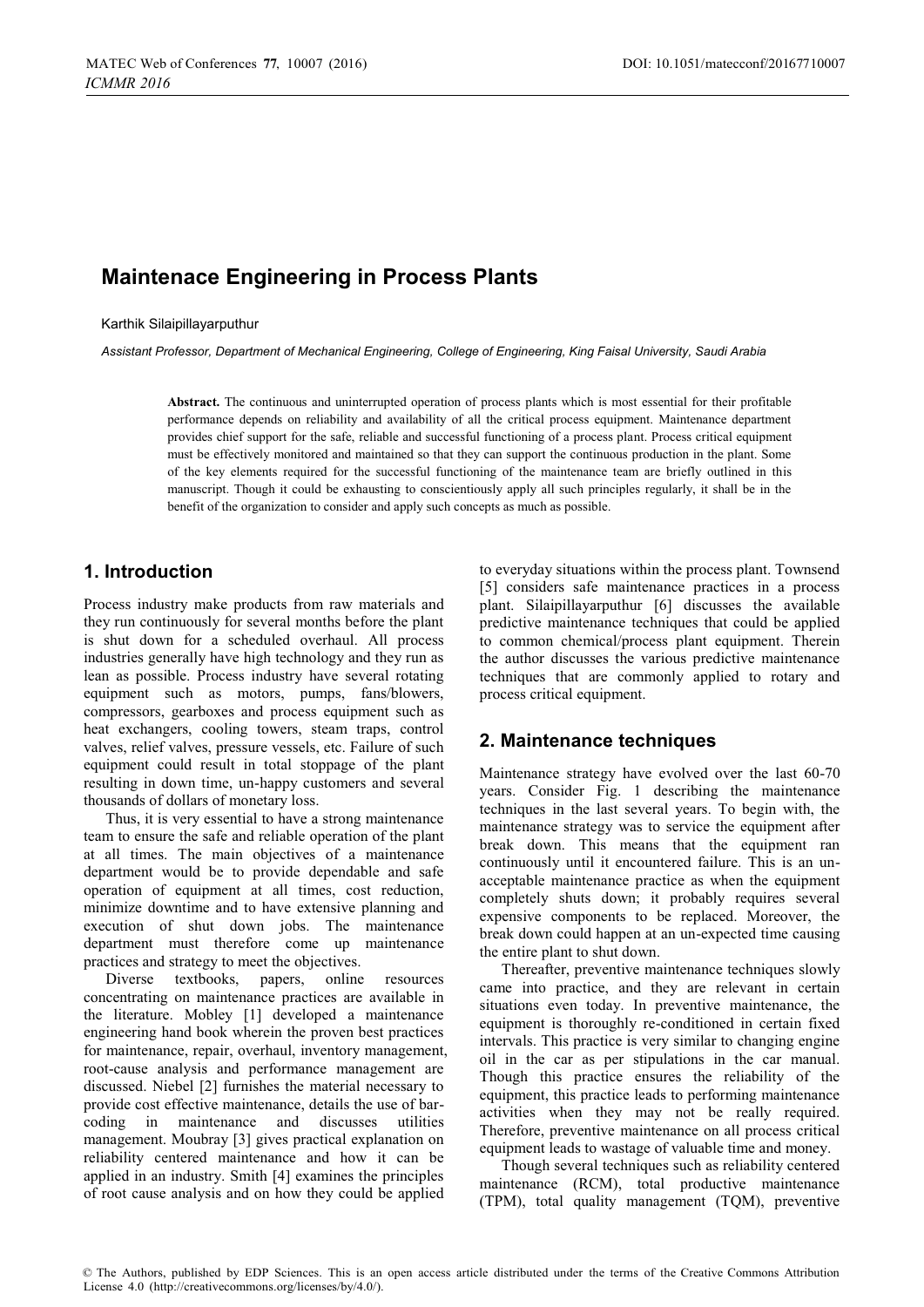maintenance (PM), predictive maintenance (PDM) are all available and widely discussed, it is almost impractical to apply one such technique for the maintenance of a process plant. The newer generation maintenance strategy would be to incorporate several aspects that would ensure safe and reliable operation of the plant with the least maintenance costs. In no particular order, some of the main elements may be summarized as follows:

- (a) incorporation of computerized maintenance management system (MMS)
- (b) effective spares planning and control
- (c) inclusion of well-defined preventive maintenance jobs in the MMS
- (d) integration of well developed predictive maintenance system linked with MMS
- (e) review existing maintenance practices and establish new practices/techniques available in the market
- (f) optimization of available resources
- (g) vendor development and import substitution without compromising on quality
- (h) employment of reliability studies and process safety management for the reliable and safe operation of equipment
- (i) cross training and refresher training for technicians

All of the above listed items are discussed in the following section.



Figure 1. Changing maintenance techniques [6]

### **3. Maintenance engineering**

As listed in the previous section, it is essential to cover various items to successfully manage a maintenance team. Only certain critical aspects are discussed in this paper and there could be several more depending on the nature of the business and the process itself. First and foremost it is very essential to have a computerized maintenance management system to handle regular maintenance and shut down activities effectively. MMS helps the engineers, supervisors, managers, technicians, operators, etc., to up-load the maintenance requests/activities in the MMS. MMS ensures that the maintenance activities are documented and not forgotten at a later time. Likewise, shut down activities must be listed in a well-defined sequence along with the required labor in the MMS. Since maintenance requests and activities are all listed in the software, the supervisor can schedule the activities based on priority, availability of resources, available working hours, and the equipment condition. A wellestablished MMS helps the organization in getting the work accomplished in a timely manner and in the most cost efficient way.

Spare parts planning and control helps the maintenance team to have the right spare and the required

quantity on hand when it is needed. Having the correct spare part on hand helps the maintenance crew to execute the maintenance tasks without issues. The MMS can be linked with the spare part inventory so that the maintenance personnel can readily verify whether the required parts are available in the inventory to execute a given maintenance activity.

While setting up the spare parts inventory system, part details must be furnished precisely along with the preferred vendors. In addition, for every spare part, the minimum required inventory must be ascertained after careful evaluation. The order point for a given spare part must be chosen based on consumption history, lead-time, and the minimum required quantity at the plant.

A spare parts inventory system must be set up such that the parts are ordered automatically without going through the approval system. This helps in getting the parts ordered on time without any delays. It must be noted that spare parts held in the inventory costs several thousands of dollars and therefore the required quantity must be established after careful evaluation. Like food products, certain spare parts expire after a specific time. All these must be taken into account while setting up the spare parts inventory system. In the event of an unexpected total shutdown of the plant, several spare parts may be required for the shutdown activities. Therefore, it is sometimes beneficial to have an inventory system for the regular operations and a separate inventory system for shut down activities.

Spare parts must be received only after careful evaluation by the required personnel. Material test reports (MTR) and certificate of compliance (COC) must be checked before the parts are accepted in the inventory. An erroneous part can certainly create a tremendous issue, as the spare part shall not be useful when it is required the most.

Essential preventive maintenance activities in the plant should be identified after careful evaluation and must be added in the MMS system. The MMS system must alert the maintenance team when a certain item is due for routine inspection. This will help in addressing the preventive maintenance tasks in an organized manner. Regular cleaning of filters for HVAC units, cleaning of filtration units for cooling systems & pumps, checking for leaks, oil level in gear boxes, pumps, compressors, checking for hot spots in an electrical drives, etc., can all be classified under preventive maintenance tasks. The frequency of preventive maintenance for a certain activity is chosen based on performance and past experiences. The preventive maintenance activities in the MMS system must be reviewed on a regular basis to keep the list as up to date as possible. It must be noted that preventive maintenance tasks reduces the possibility of having an unscheduled maintenance, minimizes catastrophic machinery failures, and above all minimizes the possibility of having an expensive downtime.

A well developed predictive maintenance system is also required for reliable and safe operation of equipment. Due to the costs involved in performing a thorough maintenance on the equipment, and due to time constraints it is only possible to perform a maintenance activity only when it is required. Several proven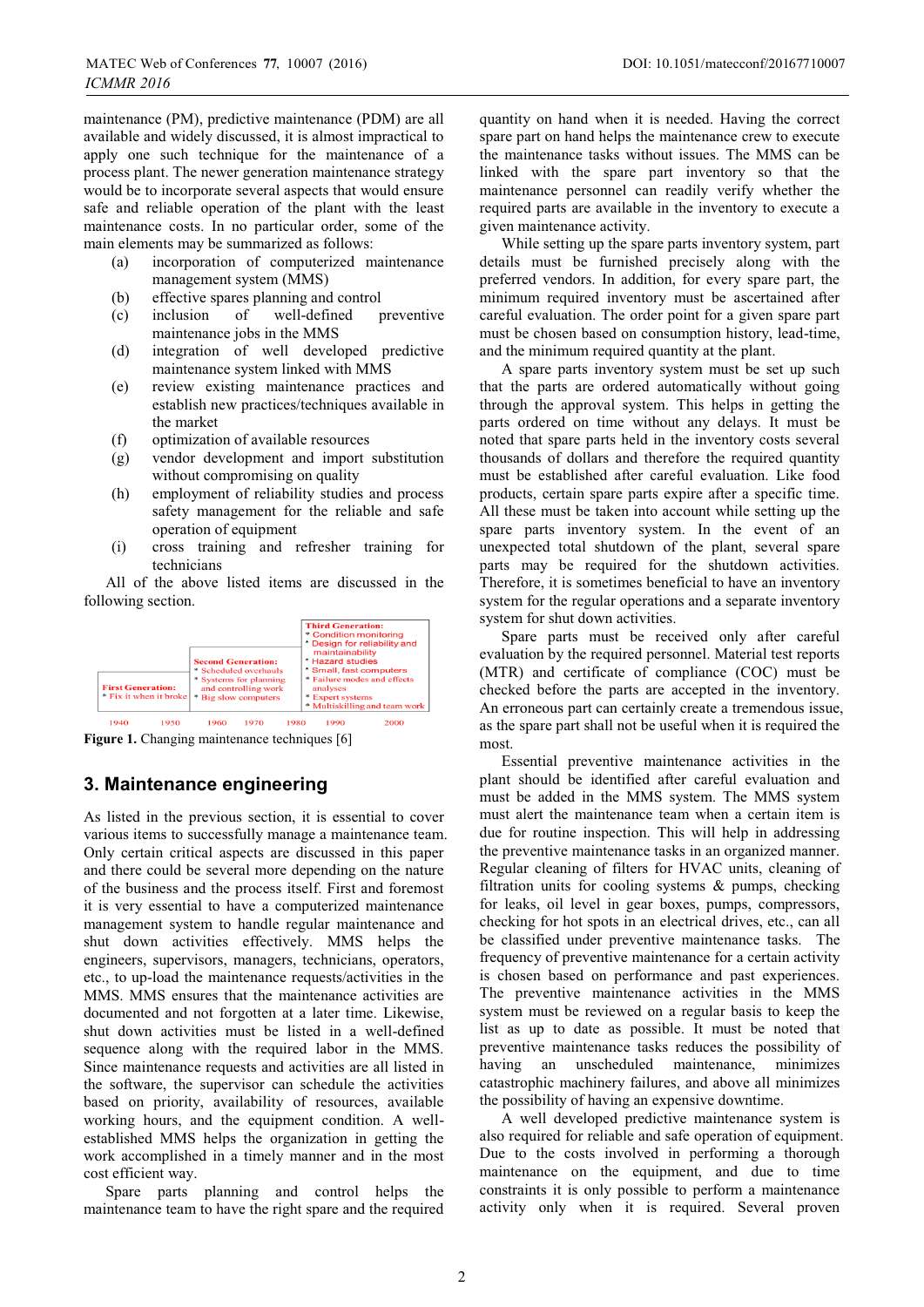predictive maintenance techniques are available for rotary and process equipment. Any rotary equipment having a defect shall exhibit vibrations. Thus, vibration analysis is the most commonly employed technique to judge the operating condition and to detect defects in the rotary equipment. In parallel with the vibration analysis, lubrication analysis can be employed to analyze the operating condition of the equipment. Likewise, ultrasound, electrical imbalance analysis and infrared thermography can also be utilized to detect the defects in the equipment. These have been described in [7]. While in operation, all process critical equipment must be analyzed using the above techniques on a regular basis. When an equipment begins to exhibit an adverse change in the performance, then that equipment must be examined more regularly until it is gets closer to the alert level. Based on the machine's condition and down time availability the equipment can be taken down for service and a thorough maintenance must be performed on the equipment. Predictive maintenance must be linked with the MMS so that operating issues are captured and recorded for any further maintenance activities.

As a part of predictive maintenance, process critical equipment in the plant may be linked to the Digital Control System (DCS). This is certainly very useful as the control room operators, engineers, and mangers can continuously monitor the performance of the equipment. In addition, since the data is available in the system, the operating trend could be charted for further evaluation.



**Figure 2.** Condition monitoring using predictive maintenance practices

While performing a maintenance activity, it is very important to execute a thorough maintenance. The maintenance department must conduct the required inspections and activities on the equipment while it is taken down for service. Else, after the equipment start-up, it is very possible that a different issue could arise on the same equipment and pose an embarrassing situation for the maintenance team.

With the help of vendors, the maintenance engineers must review the existing maintenance practices and examine whether any new techniques are available in the market. The new technique may help the maintenance team to perform a certain maintenance activity quickly and more effectively. For example, until about a decade ago, lubrication for the fan/blower bearings was checked/dispensed using grease guns every fortnight. The new trend is to use an automatic lube dispenser wherein the technician does not have to lubricate the equipment for several months. Thus, it is certainly worthwhile to regularly check for new practices available and implement those wherever possible.

Keeping the future in mind, it is very beneficial to develop vendors in the near vicinity of the facility for maintenance tasks and for the procurement of parts consumed at the facility. Any process plant would require special cleaning facilities, furnace facilities, assembling facilities, rebuilding facilities, etc. In the long run, for faster service, it will be beneficial for the process industry to have such facilities neighboring the plant. Likewise, without compromising on quality, it may be worthwhile to check whether the long lead time items could be manufactured by local vendors. This will help in having quality parts on hard without being delayed for several months.

It is essential to integrate the principles of process safety management (PSM) and reliability engineering within the maintenance strategy. This helps in maintaining mechanical integrity of the equipment and assuring quality in maintenance activities. Reliability tools help to detect the factors contributing to the poor performance of the equipment, the interaction between the factors, expected time of failure and the effects of failure. Principles of process safety management help in identifying the root causes for an incident and issues before the startup of an equipment or a process. It also confirms contractor safety and ensures adequate training for the employees and contractors. These principles dictate that proper procedures are developed for maintenance & operations and that process hazards are identified by the application of reliability tools. PSM principles require that the procedures are regularly verified for accuracy and that adequate trainings and refresher trainings are provided to technicians. Inaddition, these principles direct the maintenance team to conduct audits regularly and plan for emergencies.

# **4. Summary**

The author, using years of maintenance experience in process plants, has summarized some of the important aspects for the effective administration of a maintenance program. Each aspect described in this paper has enough value to be discussed as a separate paper and for brevity; the discussions have been kept as short as possible. It should be noted that for a successful management of a maintenance team in a process plant, it is almost unrealistic to adopt a single maintenance technique. Various other factors such as coordination between the maintenance and other departments, application of reliability principles during design phase and regular operations, conducting energy audits, establishing workshop with required facilities, etc., are all of importance. All these are beyond the scope of this paper.

Equations should be centred and should be numbered with the number on the right-hand side.

### **References**

- 1. Mobley, K., Maintenance Engineering Handbook, 8th Ed., McGraw-Hill Education, (2014).
- 2. Niebel, B.W., Maintenance Management, 2nd Ed., CRC Press, (1994).